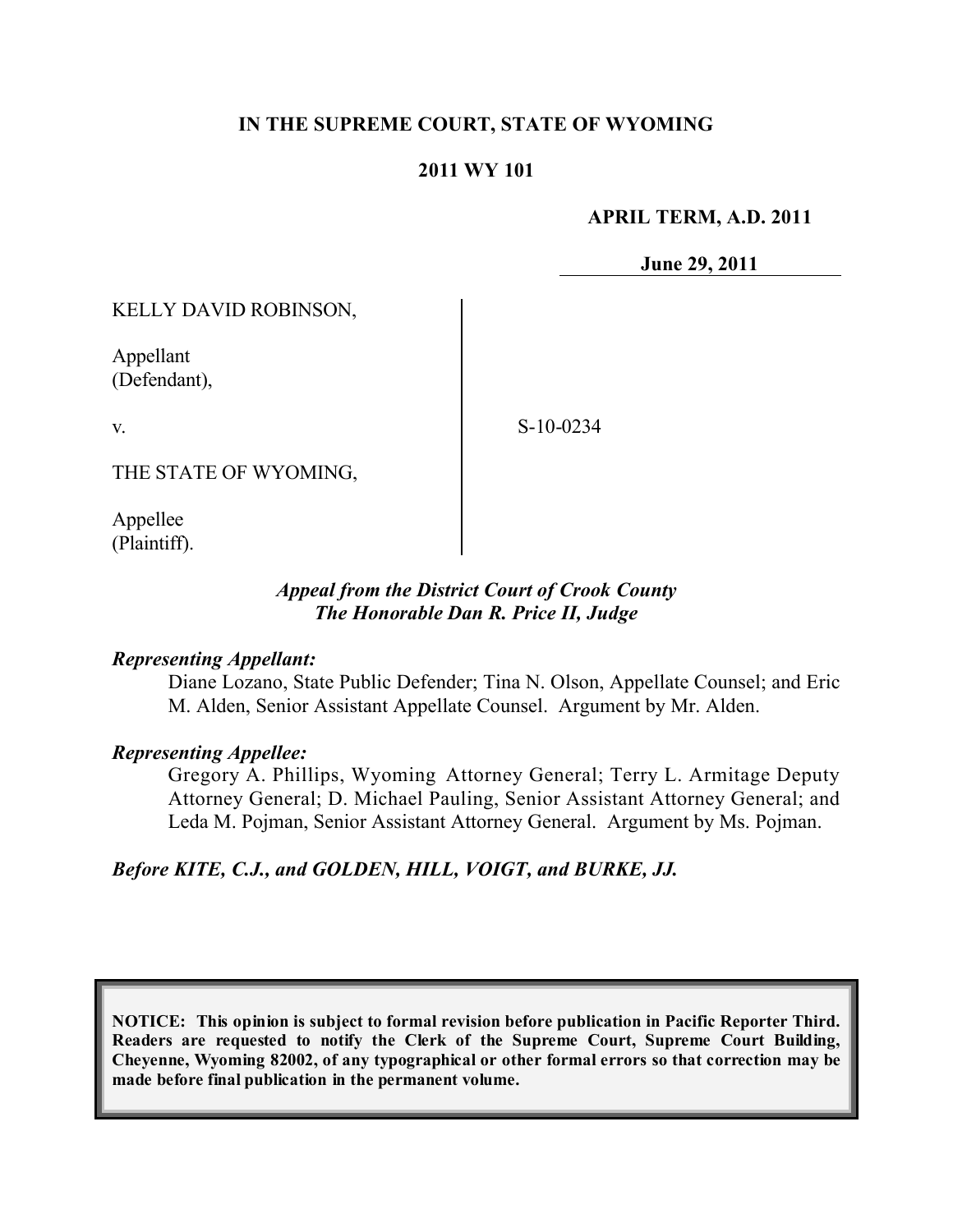## **HILL,** Justice.

[¶1] Appellant, Kelly David Robinson (Robinson), was convicted of three misdemeanors and one felony. All of these crimes arose in a domestic violence context. Robinson challenges one of those misdemeanor convictions, a violation of a protection order charged under Wyo. Stat. Ann. § 6-4-404 (LexisNexis 2009). The gravamen of the crime was that he mailed a letter from his jail cell in Oregon (where he was being held on a warrant for his other Wyoming crimes) to the victim who had obtained the protection order. The posting and the eventual receipt of that letter by the victim was the basis for the violation of the protection order issued by the circuit court of Crook County. Among other things, Robinson claims that there is insufficient evidence to sustain a conviction for the crime charged. Although our decision is based upon grounds somewhat different from those raised in the briefs, we will reverse that conviction and remand this matter to the district court with directions that the conviction at issue be vacated and that Robinson be resentenced accordingly.

## **ISSUES**

[¶2] Robinson raises these issues:

I. Did the district court have subject matter jurisdiction to prosecute a violation of Wyo. Stat. Ann. § 7-3-510(c) under § 6-4-404?

II. Was venue proper where [Robinson's] act occurred outside the county of prosecution?

III. Was sufficient evidence presented to prove an act of violation of the protection order within Crook County?

IV. Did the trial court abuse its discretion by allowing the testimony of the "domestic violence" expert?

The State conforms its statement of the issues to that presented by Robinson.

# **FACTS AND PROCEEDINGS**

[¶3] The details of this case are not of significance. For the sake of background and context, we note that Robinson was charged with, and was convicted of: (1) Aggravated assault, a felony described in Wyo. Stat. Ann.  $\S 6-2-502(a)(iii)$  (LexisNexis 2009); (2) unlawful contact with a household member, a misdemeanor described in Wyo. Stat. Ann. § 6-2-501(g) (LexisNexis 2009); (3) property destruction and defacement, a misdemeanor described in Wyo. Stat. Ann. § 6-3-201(a) and (b)(i) (LexisNexis 2009); and (4) violation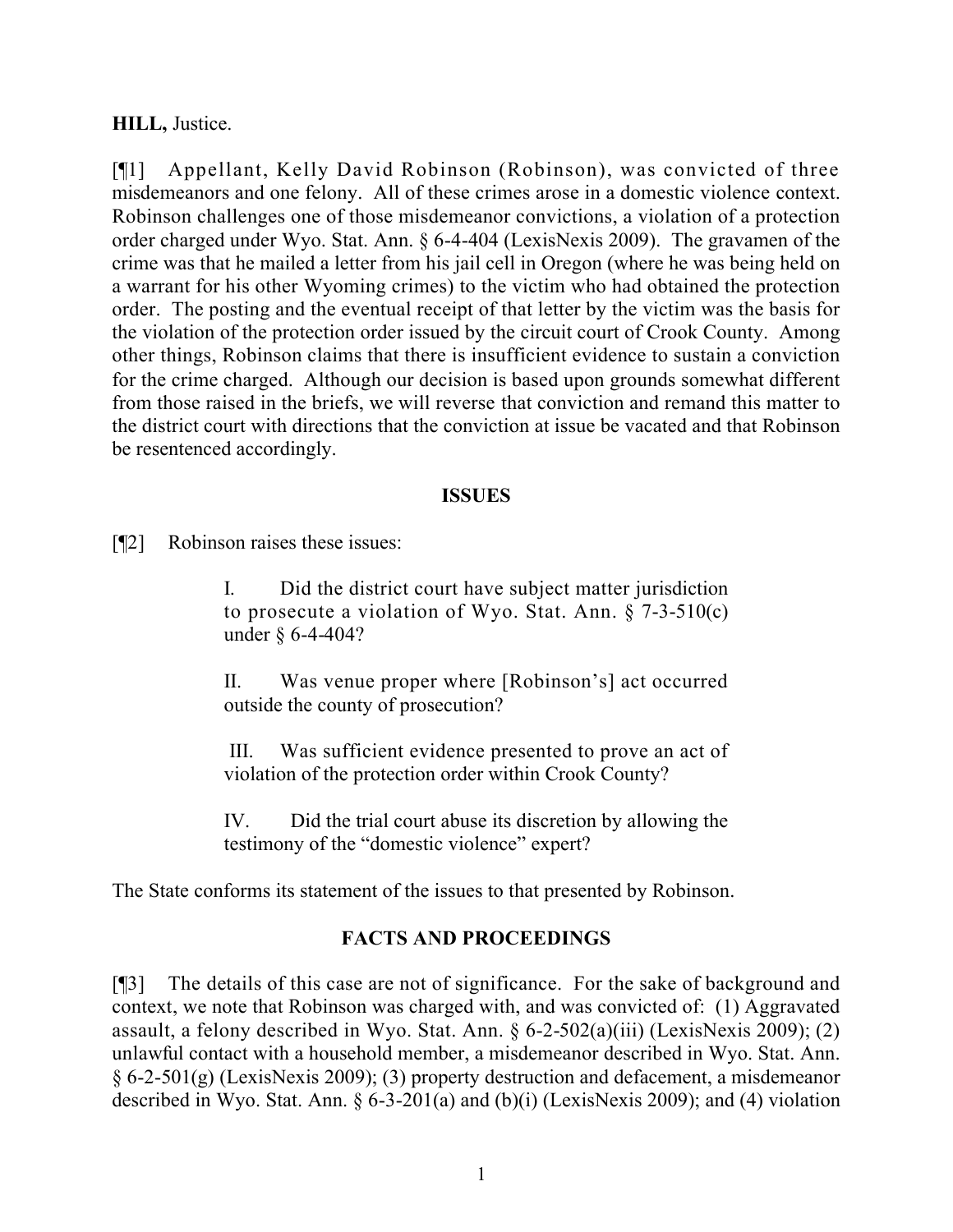of a protection order, a misdemeanor described in Wyo. Stat. Ann. § 6-4-404(a) (LexisNexis 2009).

[¶4] Over the course of two days, August 1-2, 2009, Robinson and the victim engaged in arguments and physical confrontations over an alleged love triangle. The victim asked Robinson to leave the apartment they shared and he refused to do so, so she left. She returned the next day to get some of her things, and Robinson became violent in his actions toward her. During the altercation, Robinson held a knife to her throat and threatened her (aggravated assault), and he kneed her in the back knocking her to the ground (battery against household member). The victim managed to get away from him, and Robinson followed her out to her car where he slashed one of the tires on her car (property destruction/defacement). Based upon these events, a protection order was issued by the circuit court prohibiting Robinson from having any contact with the victim. Robinson then left Wyoming. Warrants were issued for his arrest by the Wyoming court. Eventually, he was found in the state of Oregon, where he was arrested and held in jail pending extradition to Wyoming. While in jail, he wrote a letter and posted it to the victim. That conduct violated the terms of the protection order. It is only that conviction which we are concerned with in this appeal.

# **DISCUSSION**

[¶5] Citing to Wyo. Stat. Ann. §§ 7-3-507 through 7-3-511 (LexisNexis 2009), the victim filed a petition for a stalking order in the circuit court on September 18, 2009. The circuit court found that Robinson's conduct constituted stalking as defined by § 6-2- 506(b) and that a protective order should be entered.

[¶6] Robinson contends that the statutes which govern the circumstances of this case cannot support a conviction under  $\S$  6-4-404. That statute is found in Title 6 of the Wyoming statutes (Crimes and Offenses), in a chapter that deals with offenses against morals, decency, and family, and a subchapter entitled, "Offenses against the Family" (bigamy, incest, abandoning children, and endangering children). It provides:

**§ 6-4-404. Violation of order of protection; penalty.**

**(a) Any person who willfully violates a protection order or valid foreign protection order as defined in W.S. 35-21-109(a), is guilty of a misdemeanor punishable by imprisonment for not more than six (6) months, a fine of not more than seven hundred fifty dollars (\$750.00), or both.**

(b) For purposes of subsection (a) of this section, "protection order" means an order of protection issued pursuant to W.S. 35-21-104 or 35-21-105 or any injunction or other order issued for the purpose of preventing violent or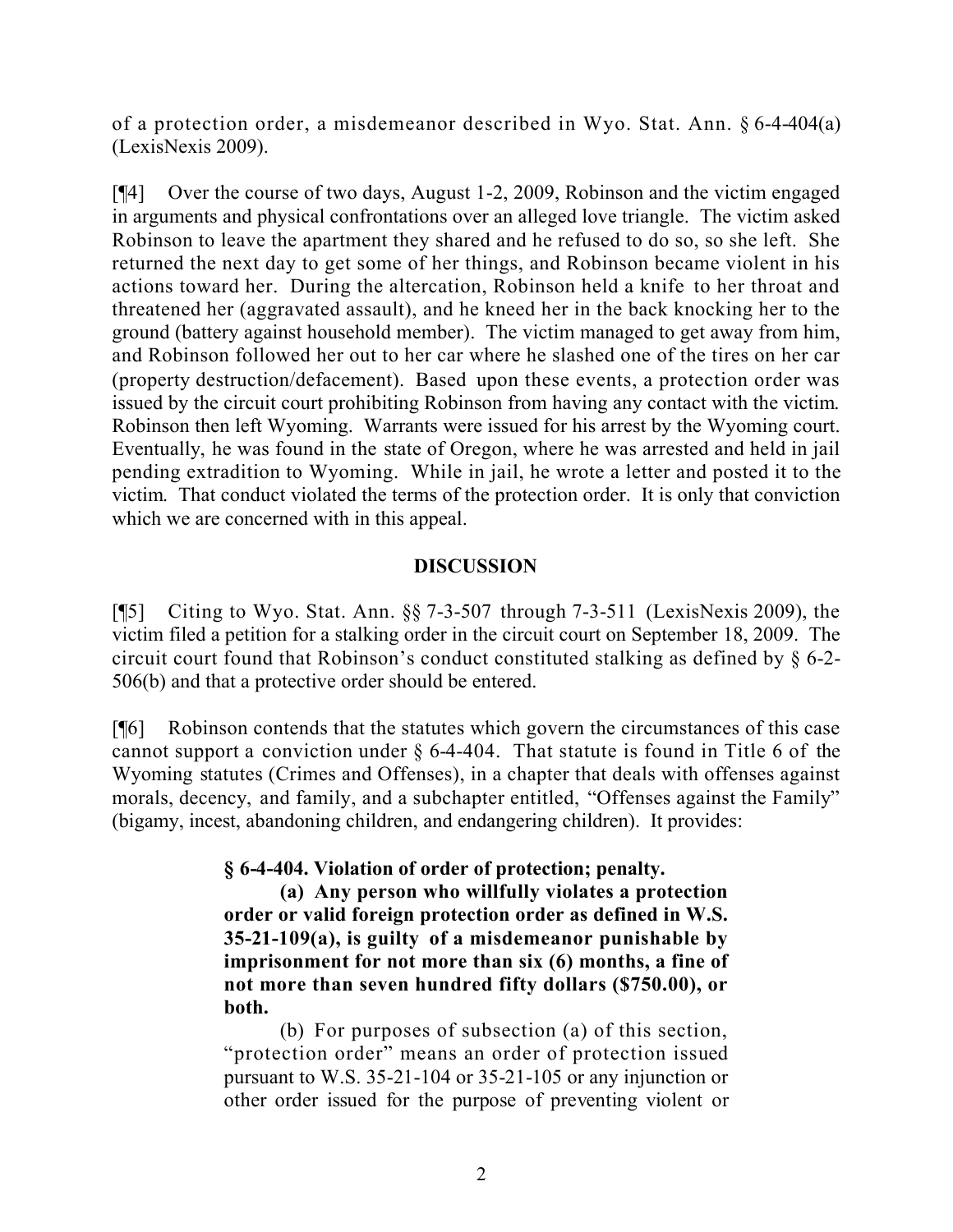threatening acts or harassment against, or contact or communication with or physical proximity to, another person, including temporary and final orders issued by civil and criminal courts, other than support or child custody orders, whether obtained by filing an independent action or as a pendente lite order in another proceeding so long as any civil order was issued in response to a complaint, petition or motion filed by or on behalf of a person seeking protection. [Emphasis added.]

The cited statutes from Title 35 of the Wyoming statutes deal with protection orders under a chapter dealing with domestic violence protection (and orders which are issued in this state, as well as valid foreign protection orders).

[ $[$ ] The victim's petition was filed pursuant to  $\S$  7-3-507, which provides:

## **§ 7-3-507. Petition for order of protection; contents; requisites; indigent petitioners.**

(a) A victim of stalking, or the district attorney on behalf of the alleged victim, may file with the court a petition for an order of protection.

(b) The petition shall be accompanied or supplemented by one (1) or more sworn affidavits setting out specific facts showing the alleged stalking and the identity of the alleged stalker.

(c) No filing fee shall be charged for the filing of a petition under this section nor shall a fee be charged for service of process.

(d) The attorney general shall promulgate a standard petition form which may be used by petitioners. The clerk of the circuit or district court shall make standard petition forms available to petitioners, with instructions for completion, without charge. If the petition is not filed by the district attorney, the court may appoint an attorney to represent an indigent petitioner. Nothing in this subsection shall prevent the victim from hiring an attorney or filing a petition pro se.

(e) A petition may be filed under this section whether or not the individual who is alleged to have engaged in a course of conduct prohibited under W.S. 6-2-506 has been charged or convicted under W.S. 6-2-506 for the alleged crime.

Wyo. Stat. Ann. § 7-3-510 provides: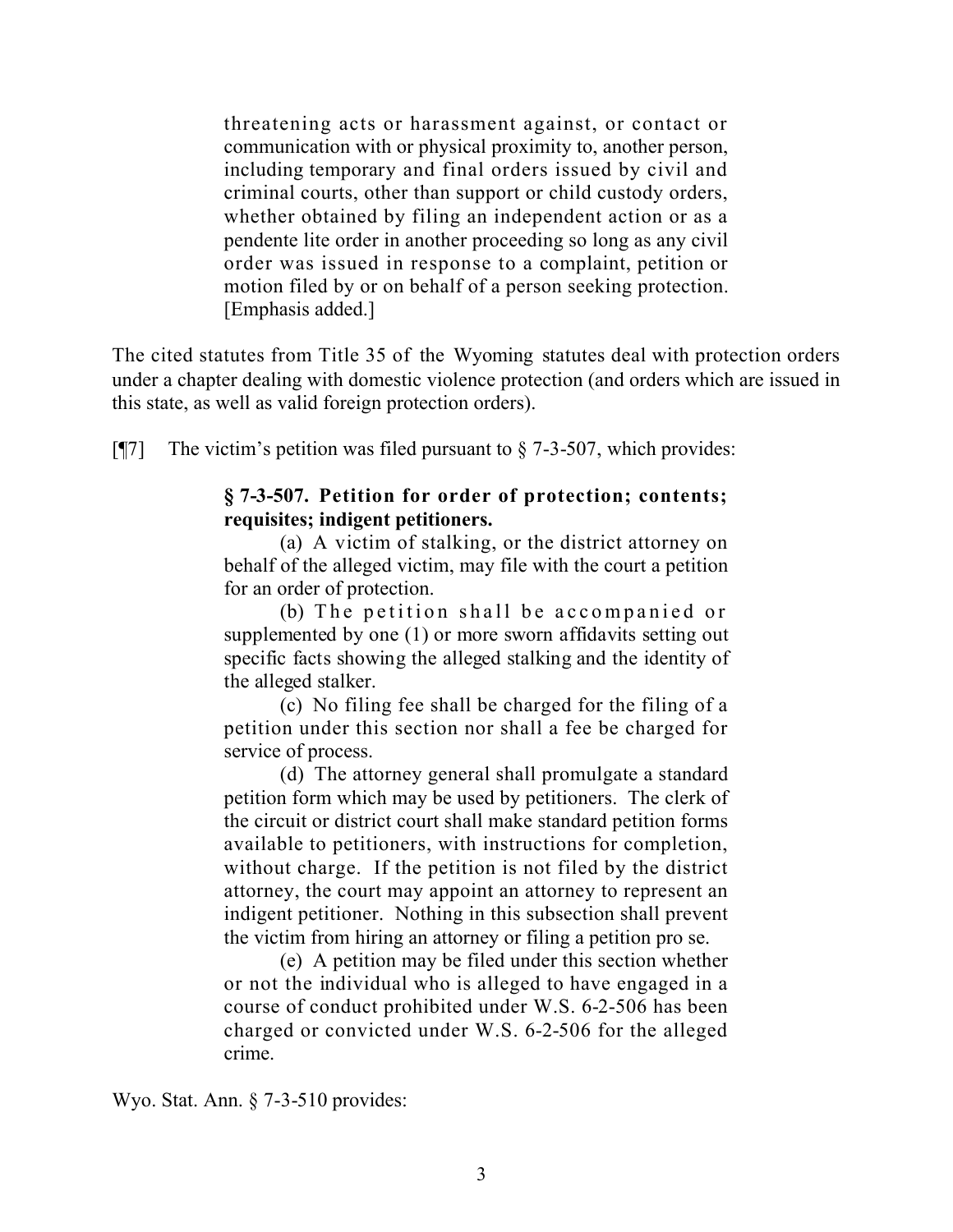## **§ 7-3-510. Service of order; duration and extension of order; violation; remedies not exclusive.**

(a) An order of protection granted under W.S. 7-3-509 shall be served upon the respondent pursuant to the Wyoming Rules of Civil Procedure. A copy of the order of protection shall be filed with the sheriff of the county.

(b) An order of protection granted by the court under W.S. 7-3-509 shall be effective for a fixed period of time not to exceed one (1) year. Either party may move to modify, terminate or extend the order. The order may be extended repetitively upon a showing of good cause for additional periods of time not to exceed one (1) year each.

**(c) Willful violation of a temporary order of protection issued under W.S. 7-3-508 or of an order of protection issued under W.S. 7-3-509 is a misdemeanor punishable by imprisonment for not more than six (6) months, a fine of not more than seven hundred fifty dollars (\$750.00), or both.** A temporary order of protection issued under W.S. 7-3-508 and an order of protection issued under W.S. 7-3-509 shall have statewide applicability and a criminal prosecution under this subsection may be commenced in any county in which the respondent commits an act in violation of the order.

(d) The remedies provided by W.S. 7-3-506 through 7-3-511 are in addition to any other civil or criminal remedy available under the law. [Emphasis added.]

[ $[$ [8] The order issued by the circuit court was issued under the authority of  $\S$  6-2-506(b), which provides:

## **§ 6-2-506. Stalking; penalty.**

(a) As used in this section:

(i) "Course of conduct" means a pattern of conduct composed of a series of acts over any period of time evidencing a continuity of purpose;

(ii) "Harass" means to engage in a course of conduct, including but not limited to verbal threats, written threats, lewd or obscene statements or images, vandalism or nonconsensual physical contact, directed at a specific person or the family of a specific person, which the defendant knew or should have known would cause a reasonable person to suffer substantial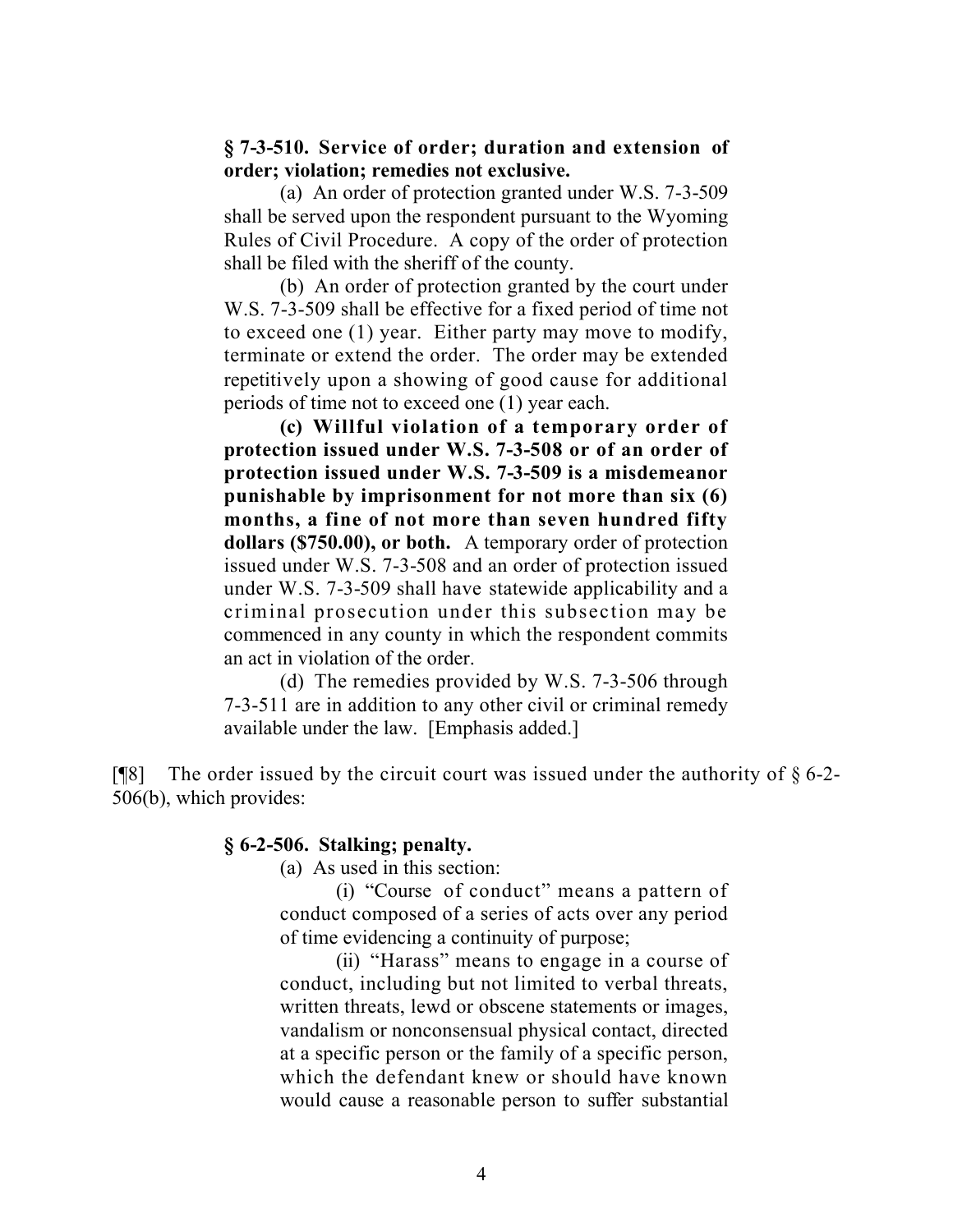emotional distress, and which does in fact seriously alarm the person toward whom it is directed.

(b) Unless otherwise provided by law, a person commits the crime of stalking if, with intent to harass another person, the person engages in a course of conduct reasonably likely to harass that person, including but not limited to any combination of the following:

> (i) Communicating, anonymously or otherwise, or causing a communication with another person by verbal, electronic, mechanical, telegraphic, telephonic or written means in a manner that harasses;

> (ii) Following a person, other than within the residence of the defendant;

> (iii) Placing a person under surveillance by remaining present outside his or her school, place of employment, vehicle, other place occupied by the person, or residence other than the residence of the defendant; or

> (iv) Otherwise engaging in a course of conduct that harasses another person.

(c) This section does not apply to an otherwise lawful demonstration, assembly or picketing.

**(d) Except as provided under subsection (e) of this section, stalking is a misdemeanor punishable by imprisonment for not more than six (6) months, a fine of not more than seven hundred fifty dollars (\$750.00), or both.**

(e) A person convicted of stalking under subsection (b) of this section is guilty of felony stalking punishable by imprisonment for not more than ten (10) years, if:

> (i) The act or acts leading to the conviction occurred within five (5) years of a prior conviction under this subsection, or under subsection (b) of this section, or under a substantially similar law of another jurisdiction;

> (ii) The defendant caused serious bodily harm to the victim or another person in conjunction with committing the offense of stalking;

> (iii) The defendant committed the offense of stalking in violation of any condition of probation, parole or bail; or

> (iv) The defendant committed the offense of stalking in violation of a temporary or permanent order